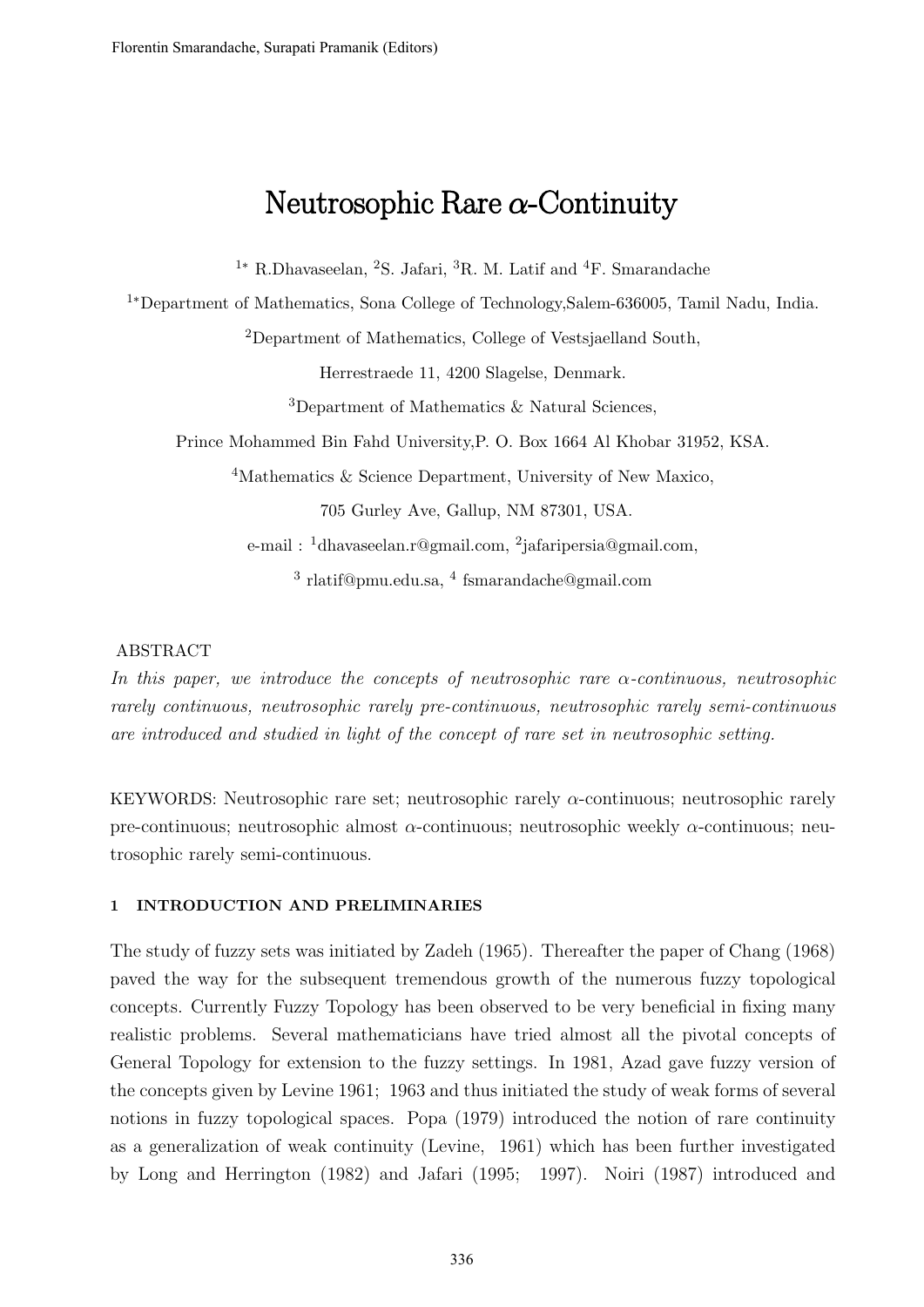investigated weakly  $\alpha$ -continuity as a generalization of weak continuity. He also introduced and investigated almost  $\alpha$ -continuity (Noiri, 1988). The concepts of Rarely  $\alpha$ -continuity was introduced by Jafari (2005). The concepts of fuzzy rare  $\alpha$ -continuity and intuitionistic fuzzy rare  $\alpha$ -continuity were introduced by Dhavaseelan and Jafari (n.d.-b, n.d.-c). After the advent of the concepts of neutrosophy and neutrosophic set introduced by Smarandachethe (1999; 2002), the concepts of neutrosophic crisp set and neutrosophic crisp topological spaces were introduced by Salama and Alblowi (2012).

The purpose of the present paper is to introduce and study the concepts of neutrosophic rare  $\alpha$ -continuous functions, neutrosophic rarely continuous functions, neutrosophic rarely pre-continuous functions and neutrosophic rarely semi-continuous functions in light of the concept of rare set in a neutrosophic setting.

**Definition 1.1.** Let X be a nonempty fixed set. A neutrosophic set [briefly NS] A is an object having the form  $A = \{\langle x, \mu_A(x), \sigma_A(x), \gamma_A(x)\rangle : x \in X\}$ , where  $\mu_A(x), \sigma_A(x)$  and  $\gamma_A(x)$  which represents the degree of membership function  $(\mu_A(x))$ , the degree of indeterminacy (namely  $\sigma_A(x)$  and the degree of nonmembership  $(\gamma_A(x))$ , respectively, of each element  $x \in X$  to the set A.

- **Remark 1.1.** (1) A neutrosophic set  $A = \{ \langle x, \mu_A(x), \sigma_A(x), \gamma_A(x) \rangle : x \in X \}$  can be identified to an ordered triple  $\langle \mu_A, \sigma_A, \gamma_A \rangle$  in  $]0^-, 1^+[$  on X.
	- (2) For the sake of simplicity, we shall use the symbol  $A = \langle \mu_A, \sigma_A, \gamma_A \rangle$  for the neutrosophic set  $A = \{ \langle x, \mu_A(x), \sigma_A(x), \gamma_A(x) \rangle : x \in X \}.$

**Definition 1.2.** Let X be a nonempty set and the neutrosophic sets A and B in the form  $A = \{ \langle x, \mu_A(x), \sigma_A(x), \gamma_A(x) \rangle : x \in X \}, B = \{ \langle x, \mu_B(x), \sigma_B(x), \gamma_B(x) \rangle : x \in X \}.$  Then

- (a)  $A \subseteq B$  iff  $\mu_A(x) \leq \mu_B(x)$ ,  $\sigma_A(x) \leq \sigma_B(x)$  and  $\gamma_A(x) \geq \gamma_B(x)$  for all  $x \in X$ ;
- (b)  $A = B$  iff  $A \subseteq B$  and  $B \subseteq A$ ;

(c) 
$$
\bar{A} = \{ \langle x, \gamma_A(x), \sigma_A(x), \mu_A(x) \rangle : x \in X \};
$$
 [complement of A]

- (d)  $A \cap B = \{ \langle x, \mu_A(x) \land \mu_B(x), \sigma_A(x) \land \sigma_B(x), \gamma_A(x) \lor \gamma_B(x) \rangle : x \in X \};$
- (e)  $A \cup B = \{ \langle x, \mu_A(x) \vee \mu_B(x), \sigma_A(x) \vee \sigma_B(x), \gamma_A(x) \wedge \gamma_B(x) \rangle : x \in X \};$
- (f)  $[$   $]A = \{ \langle x, \mu_A(x), \sigma_A(x), 1 \mu_A(x) \rangle : x \in X \};$
- (g)  $\langle A = {\langle x, 1 \gamma_A(x), \sigma_A(x), \gamma_A(x) \rangle : x \in X}$ .

**Definition 1.3.** Let  $\{A_i : i \in J\}$  be an arbitrary family of neutrosophic sets in X. Then

(a) 
$$
\bigcap A_i = \{ \langle x, \wedge \mu_{A_i}(x), \wedge \sigma_{A_i}(x), \vee \gamma_{A_i}(x) \rangle : x \in X \};
$$

(b)  $\bigcup A_i = \{ \langle x, \vee \mu_{A_i}(x), \vee \sigma_{A_i}(x), \wedge \gamma_{A_i}(x) \rangle : x \in X \}.$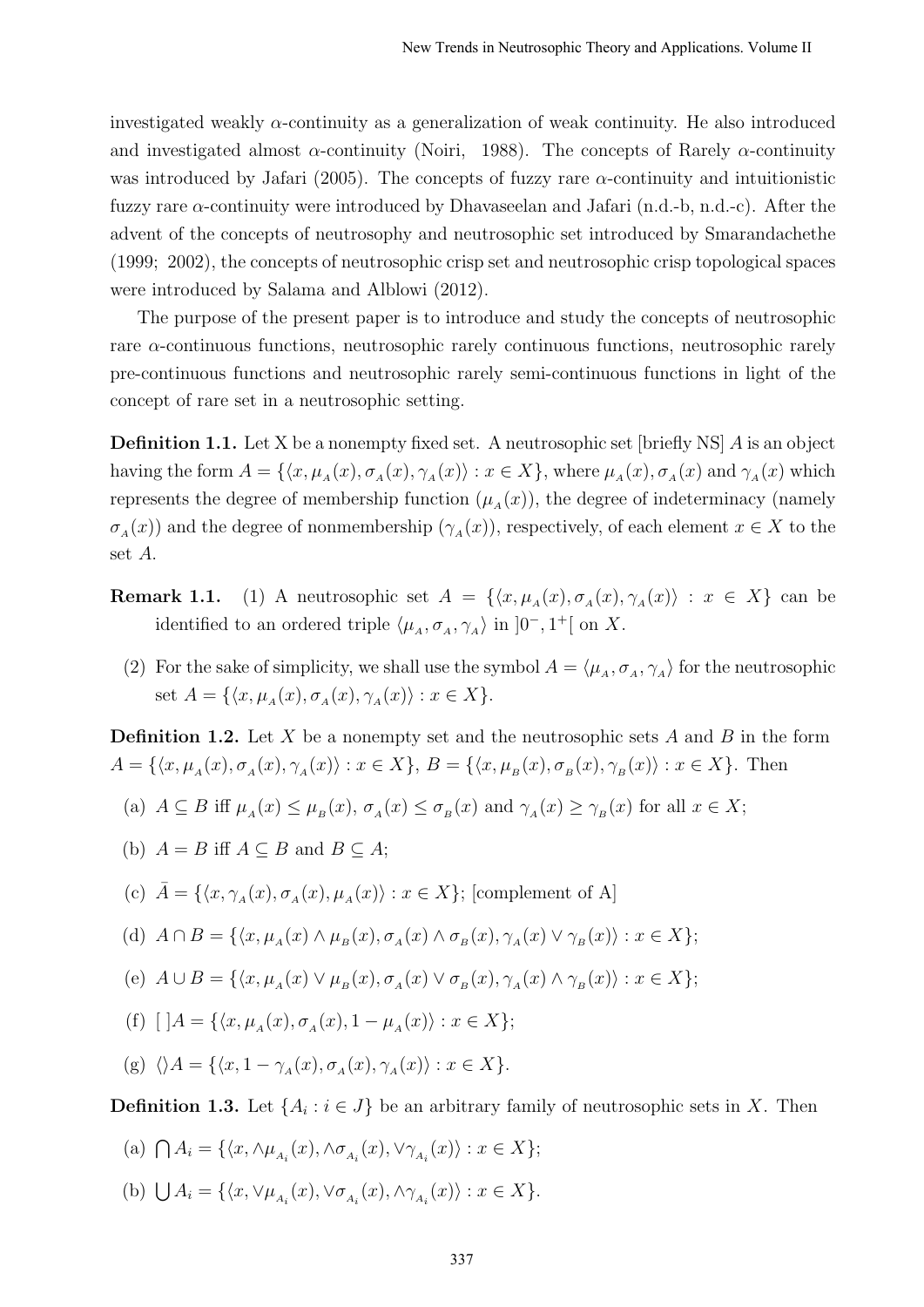Since our main purpose is to construct the tools for developing neutrosophic topological spaces, we must introduce the neutrosophic sets  $0<sub>N</sub>$  and  $1<sub>N</sub>$  in X as follows:

**Definition 1.4.**  $0_N = \{\langle x, 0, 0, 1 \rangle : x \in X\}$  and  $1_N = \{\langle x, 1, 1, 0 \rangle : x \in X\}.$ 

**Definition 1.5.** (Dhavaseelan & Jafari, n.d.-a) A neutrosophic topology (briefly NT) on a nonempty set X is a family T of neutrosophic sets in X satisfying the following axioms:

- (i)  $0_N, 1_N \in T$ ,
- (ii)  $G_1 \cap G_2 \in T$  for any  $G_1, G_2 \in T$ ,
- (iii)  $\bigcup G_i \in T$  for arbitrary family  $\{G_i \mid i \in \Lambda\} \subseteq T$ .

In this case the ordered pair  $(X, T)$  or simply X is called a neutrosophic topological space (briefly NTS) and each neutrosophic set in  $T$  is called a neutrosophic open set (briefly NOS). The complement  $\overline{A}$  of a NOS A in X is called a neutrosophic closed set (briefly NCS) in X.

**Definition 1.6.** (Dhavaseelan & Jafari, n.d.-a) Let A be a neutrosophic set in a neutrosophic topological space  $X$ . Then

 $Nint(A) = \bigcup \{ G | G$  is a neutrosophic open set in X and  $G \subseteq A \}$  is called the neutrosophic interior of A;

 $Ncl(A) = \bigcap \{G \mid G$  is a neutrosophic closed set in X and  $G \supseteq A\}$  is called the neutrosophic closure of A.

**Definition 1.7.** (Dhavaseelan & Jafari, n.d.-a) Let X be a nonempty set. If r, t, s be real standard or non standard subsets of  $]0^-, 1^+[$ , then the neutrosophic set  $x_{r,t,s}$  is called a neutrosophic point (briefly NP) in  $X$  given by

$$
x_{r,t,s}(x_p) = \begin{cases} (r, t, s), & \text{if } x = x_p \\ (0, 0, 1), & \text{if } x \neq x_p \end{cases}
$$

for  $x_p \in X$  is called the support of  $x_{r,t,s}$ , where r denotes the degree of membership value, t the degree of indeterminacy and s the degree of non-membership value of  $x_{r,t,s}$ .

**Definition 1.8.** (Dhavaseelan & Jafari, n.d.-b) An intuitionistic fuzzy set R is called intuitionistic fuzzy rare set if  $IFint(R) = 0_{\sim}$ .

**Definition 1.9.** (Dhavaseelan & Jafari, n.d.-b) An intuitionistic fuzzy set R is called intuitionistic fuzzy nowhere dense set if  $IFint(IFcl(R)) = 0_{\sim}$ .

## 2 MAIN RESULTS

**Definition 2.1.** A neutrosophic set A in a neutrosophic topological space  $(X, T)$  is called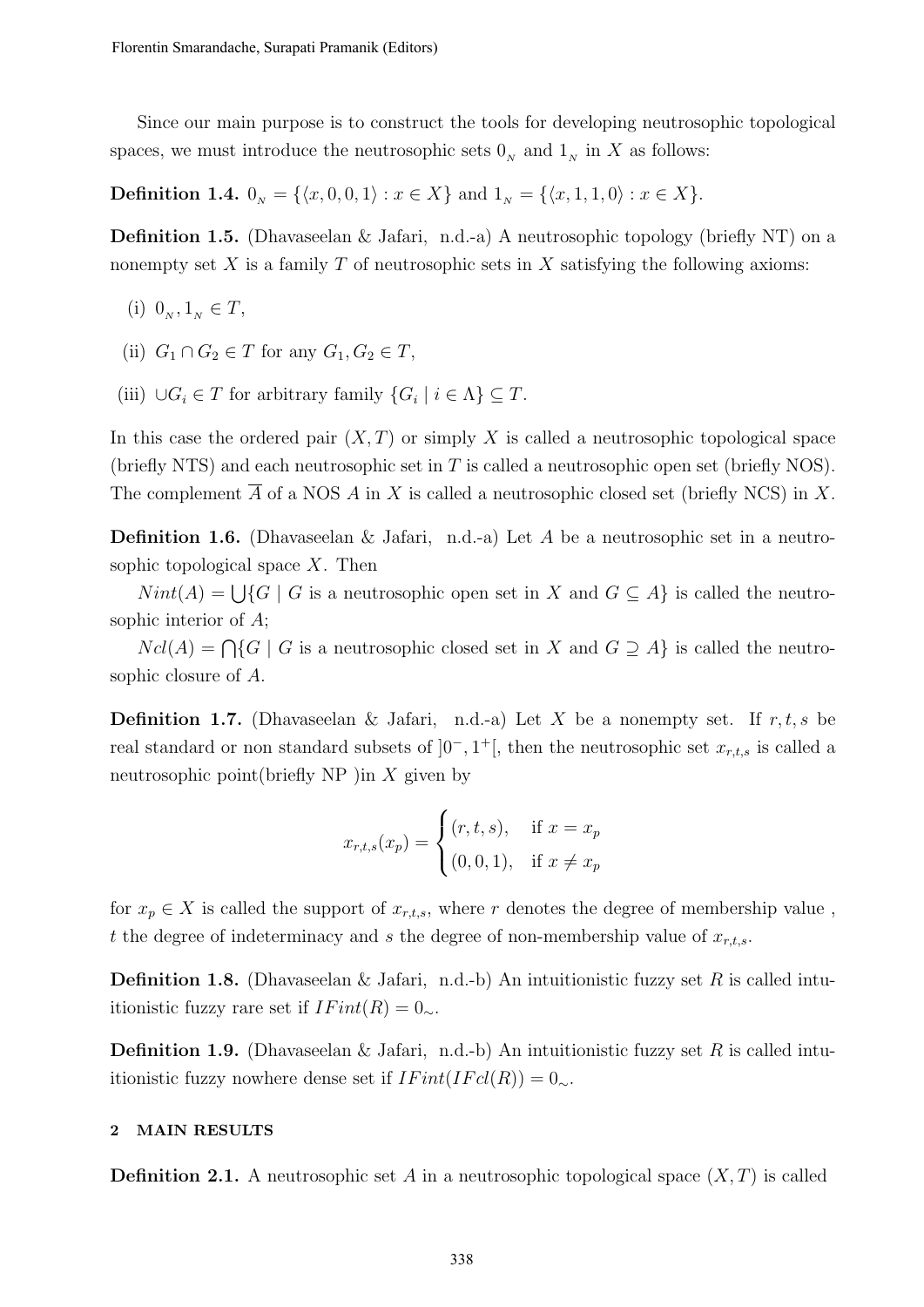- 1) a neutrosophic semiopen set (briefly NSOS) if  $A \subseteq Ncl(Nint(A)).$
- 2) a neutrosophic  $\alpha$  open set (briefly  $N\alpha OS$ ) if  $A \subseteq Nint(Ncl(Nint(A))).$
- 3) a neutrosophic preopen set (briefly NPOS) if  $A \subseteq Nint(Ncl(A)).$
- 4) a neutrosophic regular open set (briefly NROS) if  $A = Nint(Ncl(A)).$
- 5) a neutrosophic semipreopen or  $\beta$  open set (briefly  $N\beta OS$ ) if  $A \subseteq Ncl(Nint(Ncl(A)))$ .

A neutrosophic set A is called a neutrosophic semiclosed set, neutrosophic α-closed set, neutrosophic preclosed set, neutrosophic regular closed set and neutrosophic β-closed set (briefly NSCS, N $\alpha$ CS, NPCS, NRCS and N $\beta$ CS, resp.), if the complement of A is a neutrosophic semiopen set, neutrosophic  $\alpha$ -open set, neutrosophic preopen set, neutrosophic regular open set, and neutrosophic  $\beta$ -open set, respectively.

**Definition 2.2.** Let a neutrosophic set A of a neutrosophic topological space  $(X, T)$ . Then neutrosophic  $\alpha$ -closure of A (briefly  $Ncl_{\alpha}(A)$ ) is defined as  $Ncl_{\alpha}(A) = \bigcap \{K | K$  is a neutrosophic  $\alpha$  closed set in X and  $A \subseteq K$ .

**Definition 2.3.** (Jun & Song, 2005) Let a neutrosophic set A of a neutrosophic topological space  $(X, T)$ . Then neutrosophic  $\alpha$  interior of A (briefly  $Nint_{\alpha}(A)$ ) is defined as  $Nint_{\alpha}(A)$  $\bigcup \{ K | K$  is a neutrosophic  $\alpha$  open set in X and  $K \subseteq A \}.$ 

**Definition 2.4.** A neutrosophic set R is called neutrosophic rare set if  $Nint(R) = 0_N$ .

**Definition 2.5.** A neutrosophic set R is called neutrosophic nowhere dense set if  $Nint(Ncl(R)) = 0_N.$ 

**Definition 2.6.** Let  $(X, T)$  and  $(Y, S)$  be two neutrosophic topological spaces. A function  $f:(X,T)\to (Y,S)$  is called

- (i) neutrosophic  $\alpha$ -continuous if for each neutrosophic point  $x_{r,t,s}$  in X and each neutrosophic open set G in Y containing  $f(x_{r,t,s})$ , there exists a neutrosophic  $\alpha$  open set U in X such that  $f(U) \leq G$ .
- (ii) neutrosophic almost  $\alpha$ -continuous if for each neutrosophic point  $x_{r,t,s}$  in X and each neutrosophic open set G containing  $f(x_{r,t,s})$ , there exists a neutrosophic  $\alpha$  open set U such that  $f(U) \leq Nint(Ncl(G)).$
- (iii) neutrosophic weakly  $\alpha$ -continuous if for each neutrosophic point  $x_{r,t,s}$  in X and each neutrosophic open set G containing  $f(x_{r,t,s})$ , there exists a neutrosophic  $\alpha$  open set U such that  $f(U) \leq Ncl(G)$ .

**Definition 2.7.** Let  $(X, T)$  and  $(Y, S)$  be two neutrosophic topological spaces. A function  $f:(X,T)\to (Y,S)$  is called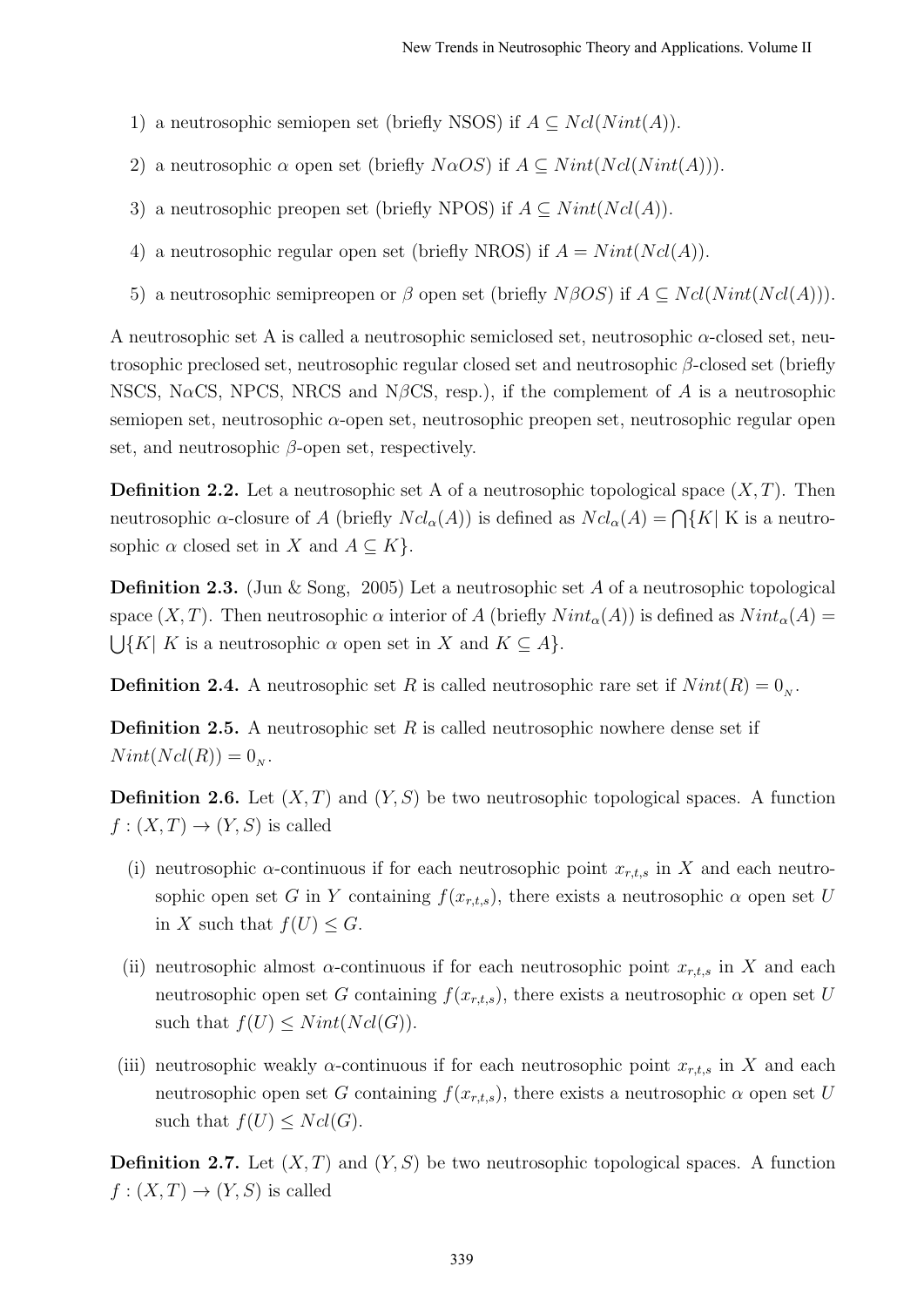- (i) neutrosophic rarely  $\alpha$ -continuous if for each neutrosophic point  $x_{r,t,s}$  in X and each neutrosophic open set G in  $(Y, S)$  containing  $f(x_{r,t,s})$ , there exist a neutrosophic rare set R with  $G \cap Ncl(R) = 0<sub>N</sub>$  and neutrosophic  $\alpha$  open set U in  $(X, T)$  such that  $f(U) \leq G \cup R$ .
- (ii) neutrosophic rarely continuous if for each neutrosophic point  $x_{r,t,s}$  in X and each neutrosophic open set G in  $(Y, S)$  containing  $f(x_{r,t,s})$ , there exist a neutrosophic rare set R with  $G \cap Ncl(R) = 0_N$  and neutrosophic open set U in  $(X, T)$  such that  $f(U) \leq G \cup R$ .
- (iii) neutrosophic rarely precontinuous if for each neutrosophic point  $x_{r,t,s}$  in X and each neutrosophic open set G in  $(Y, S)$  containing  $f(x_{r,t,s})$ , there exist a neutrosophic rare set R with  $G \cap Ncl(R) = 0<sub>N</sub>$  and neutrosophic preopen set U in  $(X, T)$  such that  $f(U) \leq G \cup R$ .
- (iv) neutrosophic rarely semi-continuous if for each neutrosophic point  $x_{r,t,s}$  in X and each neutrosophic open set G in  $(Y, S)$  containing  $f(x_{r,t,s})$ , there exist a neutrosophic rare set R with  $G \cap Ncl(R) = 0<sub>N</sub>$  and neutrosophic semiopen set U in  $(X, T)$  such that  $f(U) \leq G \cup R$ .

**Example 2.1.** Let  $X = \{a, b, c\}$ . Define the neutrosophic sets A, B and C as follows:  $A = \langle x, \left( \frac{a}{0} \right) \rangle$  $\frac{a}{0}, \frac{b}{0}$  $\frac{b}{0}$ ,  $\frac{c}{1}$  $\frac{c}{1}), (\frac{a}{0}$  $\frac{a}{0}, \frac{b}{0}$  $\frac{b}{0}, \frac{c}{1}$  $\left(\frac{c}{1}\right),\left(\frac{a}{1}\right)$  $\frac{a}{1}, \frac{b}{1}$  $\frac{b}{1}, \frac{c}{0}$  $\binom{c}{0}$ ,  $B = \langle x, \left(\frac{a}{1}\right)$  $\frac{a}{1}, \frac{b}{0}$  $\frac{b}{0}$ ,  $\frac{c}{0}$  $\left(\frac{c}{0}\right),\left(\frac{a}{1}\right)$  $\frac{a}{1}, \frac{b}{0}$  $\frac{b}{0}$ ,  $\frac{c}{0}$  $\frac{c}{0}$ ),  $\left(\frac{a}{0}\right)$  $\frac{a}{0}, \frac{b}{1}$  $\frac{b}{1}, \frac{c}{1}$  $\frac{c}{1}$ ) and  $C = \langle x, (\frac{a}{0}$  $\frac{a}{0}, \frac{b}{1}$  $\frac{b}{1}$ ,  $\frac{c}{0}$  $\left(\frac{c}{0}\right),\left(\frac{a}{0}\right)$  $\frac{a}{0}, \frac{b}{1}$  $\frac{b}{1}$ ,  $\frac{c}{0}$  $\left(\frac{c}{0}\right), \left(\frac{a}{1}\right)$  $\frac{a}{1}, \frac{b}{0}$  $\frac{b}{0}, \frac{c}{1}$  $\binom{c}{1}$ . Then  $T = \{0_N, 1_N, C\}$  and  $S = \{0_N, 1_N, A, B, A \cup B\}$ are neutrosophic topologies on X. Let  $(X, T)$  and  $(X, S)$  be neutrosophic topological spaces. Define  $f : (X,T) \to (X,S)$  as a identity function. Clearly f is neutrosophic rarely  $\alpha$ continuous.

**Proposition 2.1.** Let  $(X, T)$  and  $(Y, S)$  be any two neutrosophic topological spaces. For a function  $f : (X,T) \to (Y,S)$  the following statements are equivalents:

- (i) The function f is neutrosophic rarely  $\alpha$ -continuous at  $x_{r,t,s}$  in  $(X,T)$ .
- (ii) For each neutrosophic open set G containing  $f(x_{r,t,s})$ , there exists a neutrosophic  $\alpha$ open set U in  $(X, T)$  such that  $Nint(f(U) \cap \overline{G}) = 0_{N}$ .
- (iii) For each neutrosophic open set G containing  $f(x_{r,t,s})$ , there exists a neutrosophic  $\alpha$ open set U in  $(X, T)$  such that  $Nint(f(U)) \leq Ncl(G)$ .
- (iv) For each neutrosophic open set G in  $(Y, S)$  containing  $f(x_{r,t,s})$ , there exists a neutrosophic rare set R with  $G \cap Ncl(R) = 0_N$  such that  $x_{r,t,s} \in Nint_{\alpha}(f^{-1}(G \cup R)).$
- (v) For each neutrosophic open set G in  $(Y, S)$  containing  $f(x_{r,t,s})$ , there exists a neutrosophic rare set R with  $Ncl(G) \cap R = 0_N$  such that  $x_{r,t,s} \in Nint_{\alpha}(f^{-1}(Ncl(G) \cup R))$
- (vi) For each neutrosophic regular open set G in  $(Y, S)$  containing  $f(x_{r,t,s})$ , there exists a neutrosophic rare set R with  $Ncl(G) \cap R = 0_N$  such that  $x_{r,t,s} \in Nint_{\alpha}(f^{-1}(G \cup R))$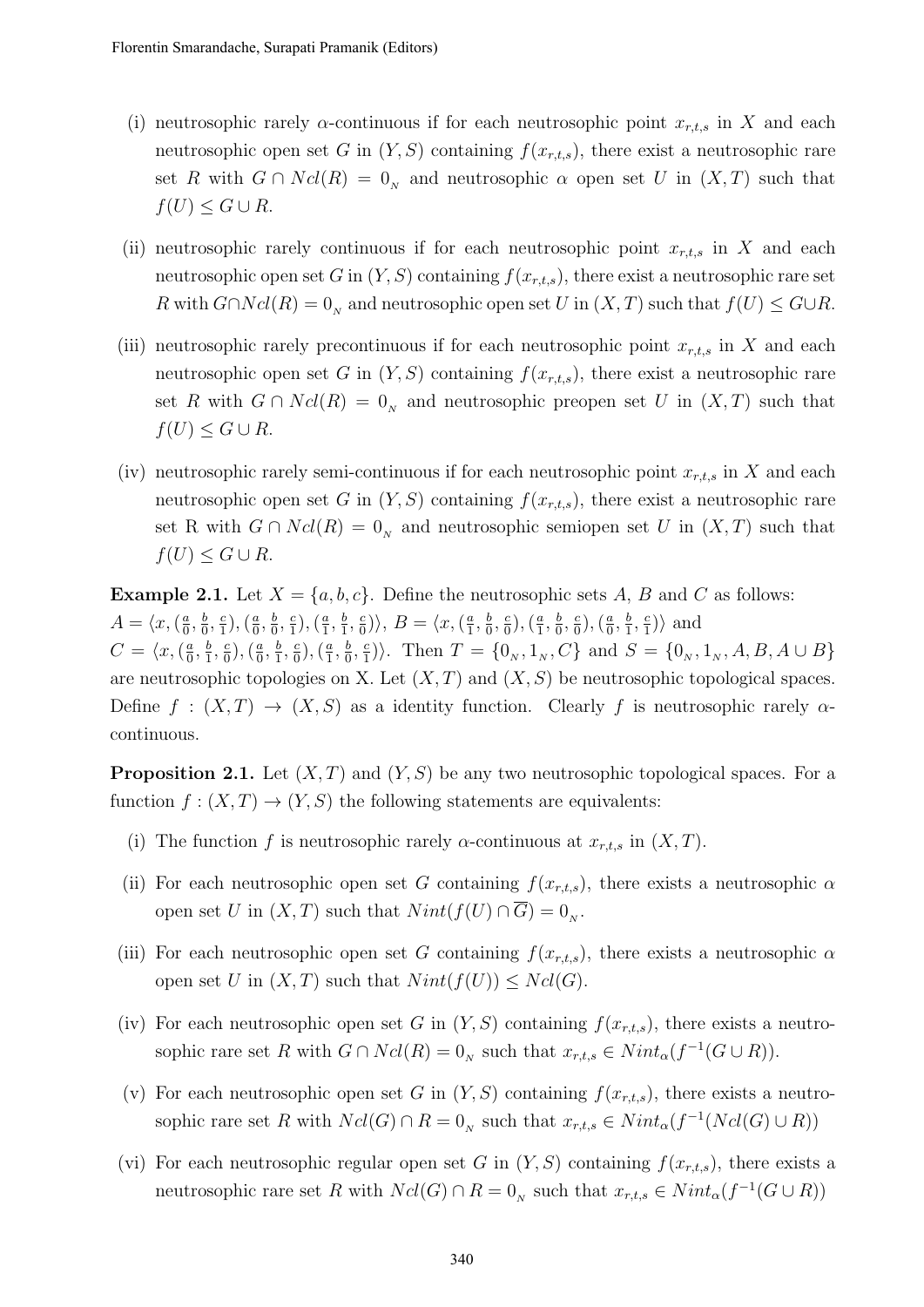*Proof.* (i)  $\Rightarrow$  (ii) Let G be a neutrosophic open set in  $(Y, S)$  containing  $f(x_{r,t,s})$ . By  $f(x_{r,t,s}) \in G \leq Nint(Ncl(G))$  and  $Nint(Ncl(G))$  containing  $f(x_{r,t,s})$ , there exists a neutrosophic rare set R with  $Nint(Ncl(G)) \cap Ncl(R) = 0<sub>N</sub>$  and a neutrosophic  $\alpha$  open set U in  $(X, T)$  containing  $x_{r,t,s}$  such that  $f(U) \leq Nint(Ncl(G)) \cup R$ . We have  $Nint(f(U) \cap$  $G)Nint(G) \leq Nint(Ncl(G) \cup R) \cap (Ncl(G)) \leq Ncl(G) \cup Nint(R) \cap (Ncl(G)) = 0_{N}.$ 

 $(ii) \Rightarrow (iii)$  Obvious.

 $(iii) \Rightarrow (i)$  Let G be a neutrosophic open set in  $(Y, S)$  containing  $f(x_{r,t,s})$ . Then by (iii), there exists a neutrosophic  $\alpha$ -open set U containing  $x_{r,t,s}$  such that  $Nint(f(U) \leq Ncl(G))$ . We have  $f(U) = (f(U) \cap (Nint(f(U)))) \cup Nint(f(U)) < (f(U) \cap (Nint(f(U)))) \cup Ncl(G)$  $(f(U)\cap \overline{(Nint(f(U)))})\cup G\cup (Ncl(G)\cap \overline{G})=(f(U)\cap \overline{(Nint(f(U)))}\cap \overline{G})\cup G\cup (Ncl(G)\cap \overline{G}).$  Set  $R_1 = f(U) \cap \overline{(Nint(f(U)))} \cap \overline{G}$  and  $R_2 = Ncl(G) \cap \overline{G}$ . Then  $R_1$  and  $R_2$  are neutrosophic rare sets. More  $R = R_1 \cup R_2$  is a neutrosophic set such that  $Ncl(R) \cap G = 0_N$  and  $f(U) \leq G \cup R$ . This show that f is neutrosophic rarely  $\alpha$ -continuous.

 $(i) \Rightarrow (iv)$  Suppose that G be a neutrosophic open set in  $(Y, S)$  containing  $f(x_{r,t,s})$ . Then there exists a neutrosophic rare set R with  $G \cap Ncl(R) = 0<sub>N</sub>$  and U be a neutrosophic  $\alpha$ -open set in  $(X, T)$  containing  $x_{r,t,s}$  such that  $f(U) \leq G \cup R$ . It follows that  $x_{r,t,s} \in U \leq f^{-1}(G \cup R)$ . This implies that  $x_{r,t,s} \in Nint_{\alpha}(f^{-1}(G \cup R)).$ 

 $(iv) \Rightarrow (v)$  Suppose that G be a neutrosophic open set in  $(Y, S)$  containing  $f(x_{r,t,s})$ . Then there exists a neutrosophic rare set R with  $G \cap Ncl(R) = 0$ <sub>N</sub> such that  $x_{r,t,s} \in$  $Nint_{\alpha}(f^{-1}(G \cup R))$ . Since  $G \cap Ncl(R) = 0_{N}, R \leq \overline{G}$ , where  $\overline{G} = \overline{(Ncl(G))} \cup (Ncl(G) \cap \overline{G})$ . Now, we have  $R \leq R \cup \overline{(Ncl(G))} \cup (Ncl(G) \cap \overline{G})$ . Now,  $R_1 = R \cap \overline{(Ncl(G))}$ . It follows that  $R_1$ is a neutrosophic rare set with  $Ncl(G) \cap R_1 = 0_N$ . Therefore  $x_{r,t,s} \in Nint_{\alpha}(f^{-1}(G \cup R)) \le$  $Nint_{\alpha}(f^{-1}(G \cup R_1)).$ 

 $(v) \Rightarrow (vi)$  Assume that G be a neutrosophic regular open set in  $(Y, S)$  containing  $f(x_{r,t,s})$ . Then there exists a neutrosophic rare set R with  $Ncl(G) \cap R = 0$ <sub>N</sub> such that  $x_{r,t,s} \in$  $Nint_{\alpha}(f^{-1}(Ncl(G) \cup R))$ . Now  $R_1 = R \cup (Ncl(G) \cup \overline{G})$ . It follows that  $R_1$  is a neutrosophic rare set and  $(G \cap Ncl(R_1)) = 0_N$ . Hence  $x_{r,t,s} \in Nint_{\alpha}(f^{-1}(Ncl(G) \cup R)) = Nint_{\alpha}(f^{-1}(G \cup$  $(Ncl(G) \cap \overline{G})) \cup R = Nint_{\alpha}(f^{-1}(G \cup R_1)).$  Therefore  $x_{r,t,s} \in Nint_{\alpha}(f^{-1}(G \cup R_1)).$ 

 $(vi) \Rightarrow (ii)$  Let G be a neutrosophic open set in  $(Y, S)$  containing  $f(x_{r,t,s})$ . By  $f(x_{r,t,s}) \in$  $G \leq Nint(Ncl(G))$  and the fact that  $Nint(Ncl(G))$  is a neutrosophic regular open in  $(Y, S)$ , there exists a neutrosophic rare set R and  $Nint(Ncl(G)) \cap Ncl(R) = 0_N$ , such that  $x_{r,t,s} \in$  $Nint_{\alpha}(f^{-1}(Nint(Ncl(G))\cup R))$ . Let  $U = Nint_{\alpha}(f^{-1}(Nint(Ncl(G))\cup R)$ . Hence U is a neutrosophic  $\alpha$ -open set in  $(X, T)$  containing  $x_{r,t,s}$  and therefore  $f(U) \leq Nint(Ncl(G)) \cup R$ . Hence, we have  $Nint(f(U) \cap \overline{G}) = 0_N$ .  $\Box$ 

**Proposition 2.2.** Let  $(X, T)$  and  $(Y, S)$  be any two neutrosophic topological space. Then a function  $f:(X,T) \to (Y,S)$  is a neutrosophic rarely  $\alpha$ -continuous if and only if  $f^{-1}(G) \le$  $Nint_{\alpha}(f^{-1}(G \cup R))$  for every neutrosophic open set G in  $(Y, S)$ , where R is a neutrosophic rare set with  $Ncl(R) \cap G = 0_N$ .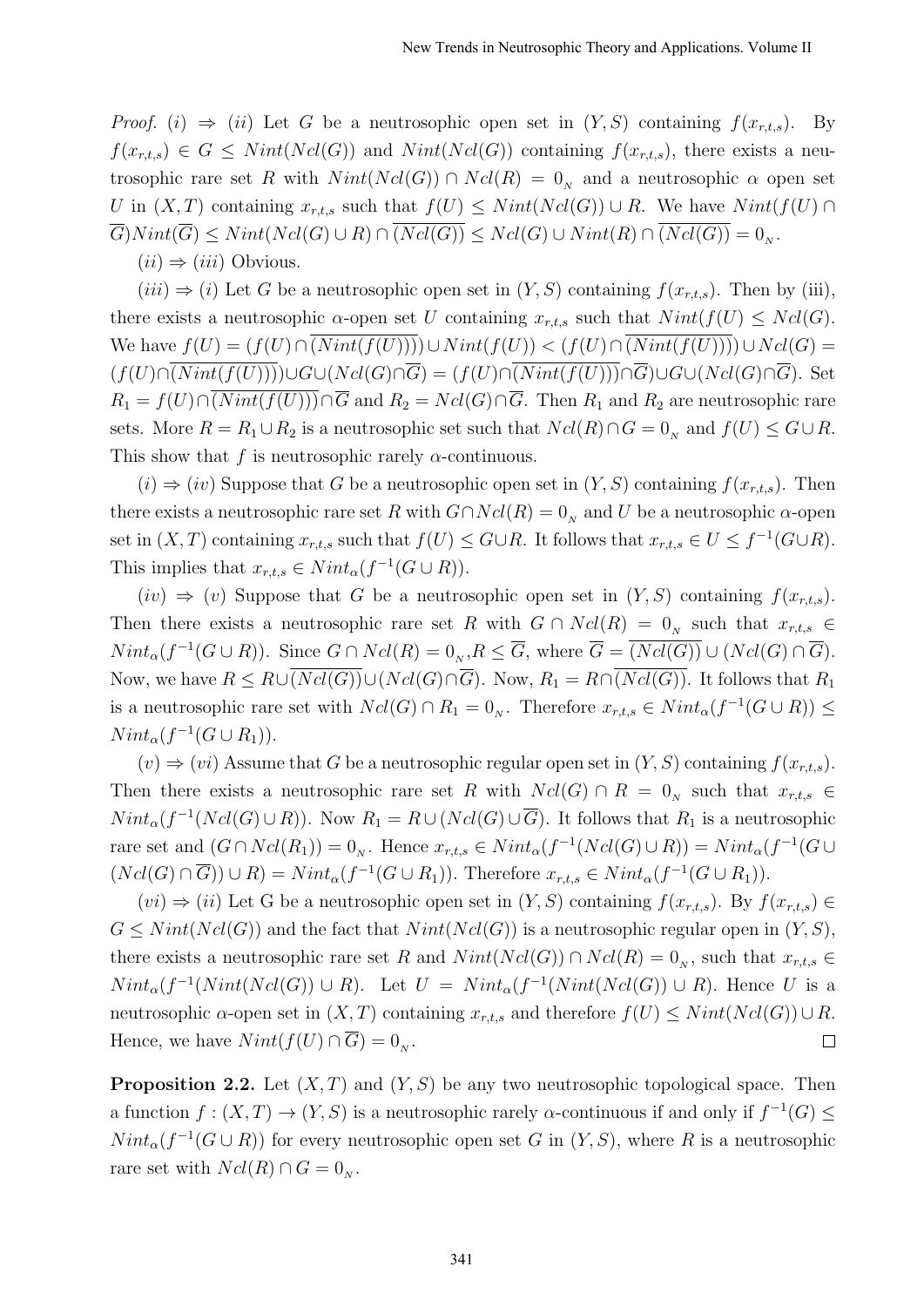*Proof.* Suppose that G be a neutrosophic rarely  $\alpha$ -open set in  $(Y, S)$  containing  $f(x_{r,t,s})$ . Then  $G \cap Ncl(R) = 0<sub>N</sub>$  and U be a neutrosophic  $\alpha$ -open set in  $(X,T)$  containing  $x<sub>r,t,s</sub>$ , such that  $f(U) \leq G \cup R$ . It follows that  $x_{r,t,s} \in U \leq f^{-1}(G \cup R)$ . This implies that  $f^{-1}(G) \leq Nint_{\alpha}(f^{-1}(G \cup R)).$  $\Box$ 

**Definition 2.8.** A function  $f : (X,T) \to (Y,S)$  is neutrosophic I $\alpha$ -continuous at  $x_{r,t,s}$ in  $(X, T)$  if for each neutrosophic open set G in  $(Y, S)$  containing  $f(x_{r,t,s})$ , there exists a neutrosophic  $\alpha$ -open set U containing  $x_{r,t,s}$ , such that  $Nint(f(U)) \leq G$ .

If f has this property at each neutrosophic point  $x_{r,t,s}$  in  $(X,T)$ , then we say that f is neutrosophic  $I\alpha$ -continuous on  $(X, T)$ .

**Example 2.2.** Let  $X = \{a, b, c\}$ . Define the neutrosophic sets A and B as follows:  $A = \langle x, (\frac{a}{0}$  $\frac{a}{0}, \frac{b}{1}$  $\frac{b}{1}, \frac{c}{0}$  $\left(\frac{c}{0}\right),\left(\frac{a}{0}\right)$  $\frac{a}{0}, \frac{b}{1}$  $\frac{b}{1}, \frac{c}{0}$  $\left(\frac{c}{0}\right),\left(\frac{a}{1}\right)$  $\frac{a}{1}, \frac{b}{0}$  $\frac{b}{0}$ ,  $\frac{c}{1}$  $\binom{c}{1}$ ) and  $B = \langle x, \left(\frac{a}{1}\right)$  $\frac{a}{1}, \frac{b}{0}$  $\frac{b}{0}$ ,  $\frac{c}{0}$  $\left(\frac{c}{0}\right),\left(\frac{a}{1}\right)$  $\frac{a}{1}, \frac{b}{0}$  $\frac{b}{0}$ ,  $\frac{c}{0}$  $\left(\frac{c}{0}\right),\left(\frac{a}{0}\right)$  $\frac{a}{0}, \frac{b}{1}$  $\frac{b}{1}, \frac{c}{1}$  $\binom{c}{1}$ . Then  $T =$  $\{0_N, 1_N, A\}$  and  $S = \{0_N, 1_N, B\}$  are neutrosophic topologies on X. Let  $(X, T)$  and  $(X, S)$ be neutrosophic topological spaces. Let  $f : (X,T) \to (X,S)$  as defined by  $f(a) = f(b) = b$ and  $f(c) = c$  is neutrosophic I $\alpha$ -continuous.

**Proposition 2.3.** Let  $(Y, S)$  be a neutrosophic regular space. Then the function f:  $(X, T) \to (Y, S)$  is neutrosophic I $\alpha$  continuous on X if and only if f is neutrosophic rarely  $\alpha$ -continuous on X.

*Proof.*  $\Rightarrow$  It is obvious.

 $\Leftarrow$  Let f be neutrosophic rarely  $\alpha$ -continuous on  $(X, T)$ . Suppose that  $f(x_{r,t,s}) \in G$ , where G is a neutrosophic open set in  $(Y, S)$  and a neutrosophic point  $x_{r,t,s}$  in X. By the neutrosophic regularity of  $(Y, S)$ , there exists a neutrosophic open set  $G_1$  in  $(Y, S)$  such that  $G_1$  containing  $f(x_{r,t,s})$  and  $Ncl(G_1) \leq G$ . Since f is neutrosophic rarely  $\alpha$ -continuous, then there exists a neutrosophic  $\alpha$  open set U, such that  $Nint(f(U)) \leq Ncl(G_1)$ . This implies that  $Nint(f(U)) \leq G$  which means that f is neutrosophic I $\alpha$ -continuous on X.  $\Box$ 

**Definition 2.9.** A function  $f : (X,T) \to (Y,S)$  is called neutrosophic pre- $\alpha$ -open if for every neutrosophic  $\alpha$ -open set U in X such that  $f(U)$  is a neutrosophic  $\alpha$ -open in Y.

**Proposition 2.4.** If a function  $f : (X,T) \to (Y,S)$  is a neutrosophic pre- $\alpha$ -open and neutrosophic rarely  $\alpha$ -continuous then f is neutrosophic almost  $\alpha$ -continuous.

*Proof.* suppose that a neutrosophic point  $x_{r,t,s}$  in X and a neutrosophic open set G in Y, containing  $f(x_{r,t,s})$ . Since f is neutrosophic rarely  $\alpha$ -continuous at  $x_{r,t,s}$ , then there exists a neutrosophic  $\alpha$ -open set U in X such that  $Nint(f(U)) \subset Ncl(G)$ . Since f is neutrosophic pre- $\alpha$ -open, we have  $f(U)$  in Y. This implies that  $f(U) \subset Nint(Ncl(Nint(f(U))))$  $Nint(Ncl(G))$ . Hence f is neutrosophic almost  $\alpha$ -continuous.  $\Box$ 

For a function  $f: X \to Y$ , the graph  $g: X \to X \times Y$  of f is defined by  $g(x) = (x, f(x))$ , for each  $x \in X$ .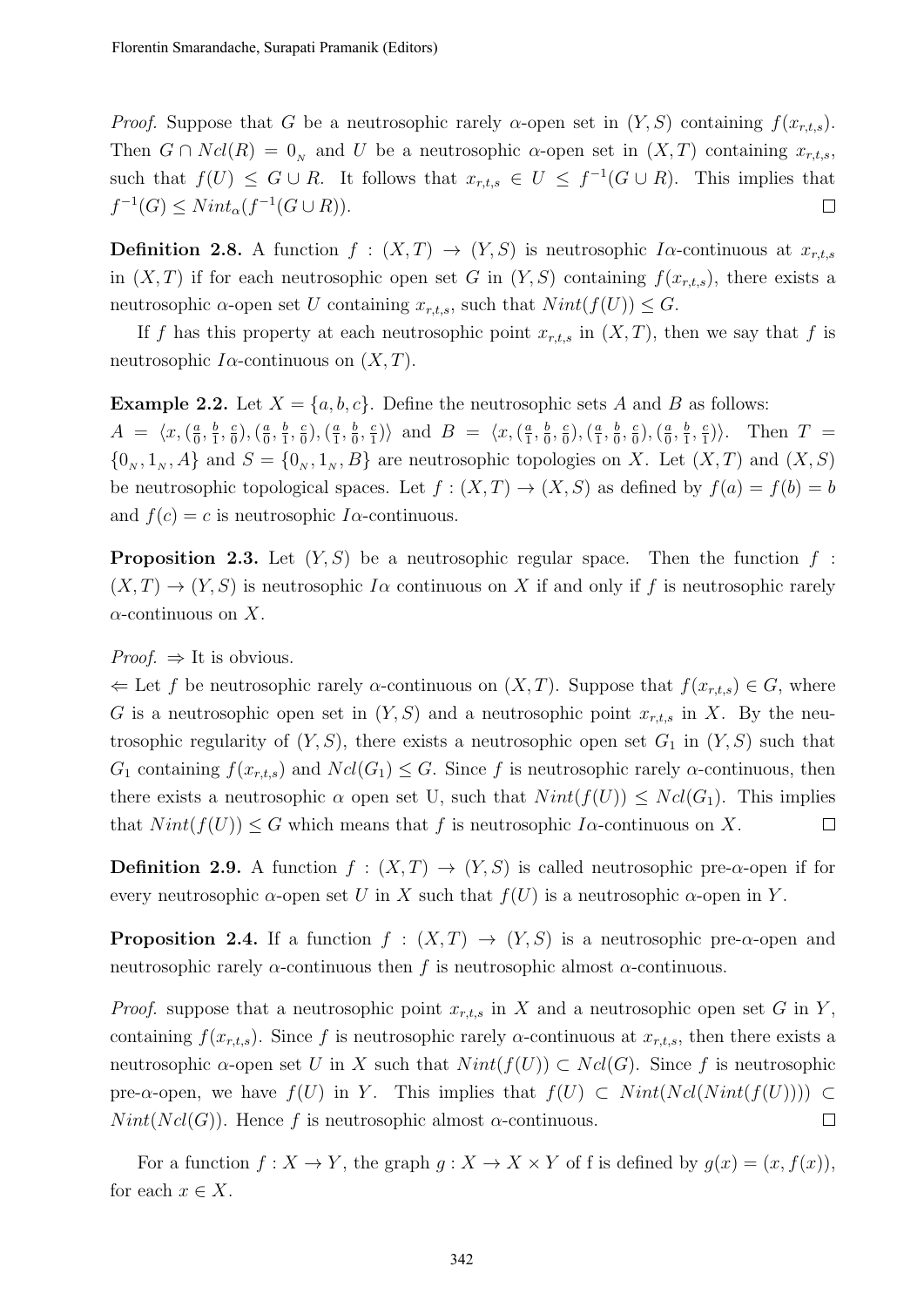**Proposition 2.5.** Let  $f : (X,T) \to (Y,S)$  be any function. If the  $g : X \to X \times Y$  of f is neutrosophic rarely  $\alpha$ -continuous then f is also neutrosophic rarely  $\alpha$ -continuous.

*Proof.* Suppose that a neutrosophic point  $x_{r,t,s}$  in X and a neutrosophic open set W in Y, containing  $g(x_{r,t,s})$ . It follows that there exists neutrosophic open sets  $1_X$  and V in X and Y respectively, such that  $(x_{r,t,s}, f(x_{r,t,s})) \in 1_X \times V \subset W$ . Since f is neutrosophic rarely  $\alpha$ -continuous, there exists a neutrosophic  $\alpha$ -open set G such that  $Nint(f(G)) \subset$  $Ncl(V)$ . Let  $E = 1_X \cap G$ . It follows that E be a neutrosophic  $\alpha$ -open set in X and we have  $Nint(g(E)) \subset Nint(1_X \times f(G)) \subset 1_X \times Ncl(V) \subset Ncl(W)$ . Therefore g is neutrosophic rarely  $\alpha$ -continuous.  $\Box$ 

### REFERENCES

- Azad, K. (1981). On fuzzy semicontinuity, fuzzy almost continuity and fuzzy weakly continuity. Journal of Mathematical Analysis and Applications, 82(1), 14–32.
- Chang, C.-L. (1968). Fuzzy topological spaces. Journal of mathematical Analysis and Applications, 24 (1), 182–190.
- Dhavaseelan, D., & Jafari, S. (n.d.-a). Generalized neutrosophic contra-continuity. submitted.
- Dhavaseelan, D., & Jafari, S. (n.d.-b). Intuitionistic fuzzy rare  $\alpha$ -continuity. *submitted*.
- Dhavaseelan, D., & Jafari, S. (n.d.-c). A note on fuzzy rare  $\alpha$ -continuity. *submitted*.
- Jafari, S. (1995). A note on rarely continuous functions, univ. Bacâu. Stud. Cerc. St. Ser.  $Mat, 5, 29-34.$
- Jafari, S. (1997). On some properties of rarely continuous functions, univ. Bacâu. Stud. Cerc. St. Ser. Mat, 7 , 65–73.
- Jafari, S. (2005). Rare  $[\alpha]$ -continuity. Bulletin of the Malaysian Mathematical Sciences Society,  $28(2)$ .
- Jun, Y. B., & Song, S. (2005). Intuitionistic fuzzy semi-preopen sets and intuitionistic fuzzy semi-precontinuous mappings. Journal of Applied Mathematics and Computing,  $19(1/2), 467.$
- Levine, N. (1961). A decomposition of continuity in topological spaces. The American Mathematical Monthly,  $68(1)$ , 44-46.
- Levine, N. (1963). Semi-open sets and semi-continuity in topological spaces. The American Mathematical Monthly,  $70(1)$ , 36-41.
- Long, P., & Herrington, L. (1982). Properties of rarely continuous functions. Glasnik Mat,  $17(37), 147-153.$
- Noiri, T. (1987). Weakly α-continuous functions. International Journal of Mathematics and Mathematical Sciences,  $10(3)$ , 483-490.
- Noiri, T. (1988). Almost  $\alpha$ -continuous functions. Kyungpook Math. J., 28(1), 71–77.